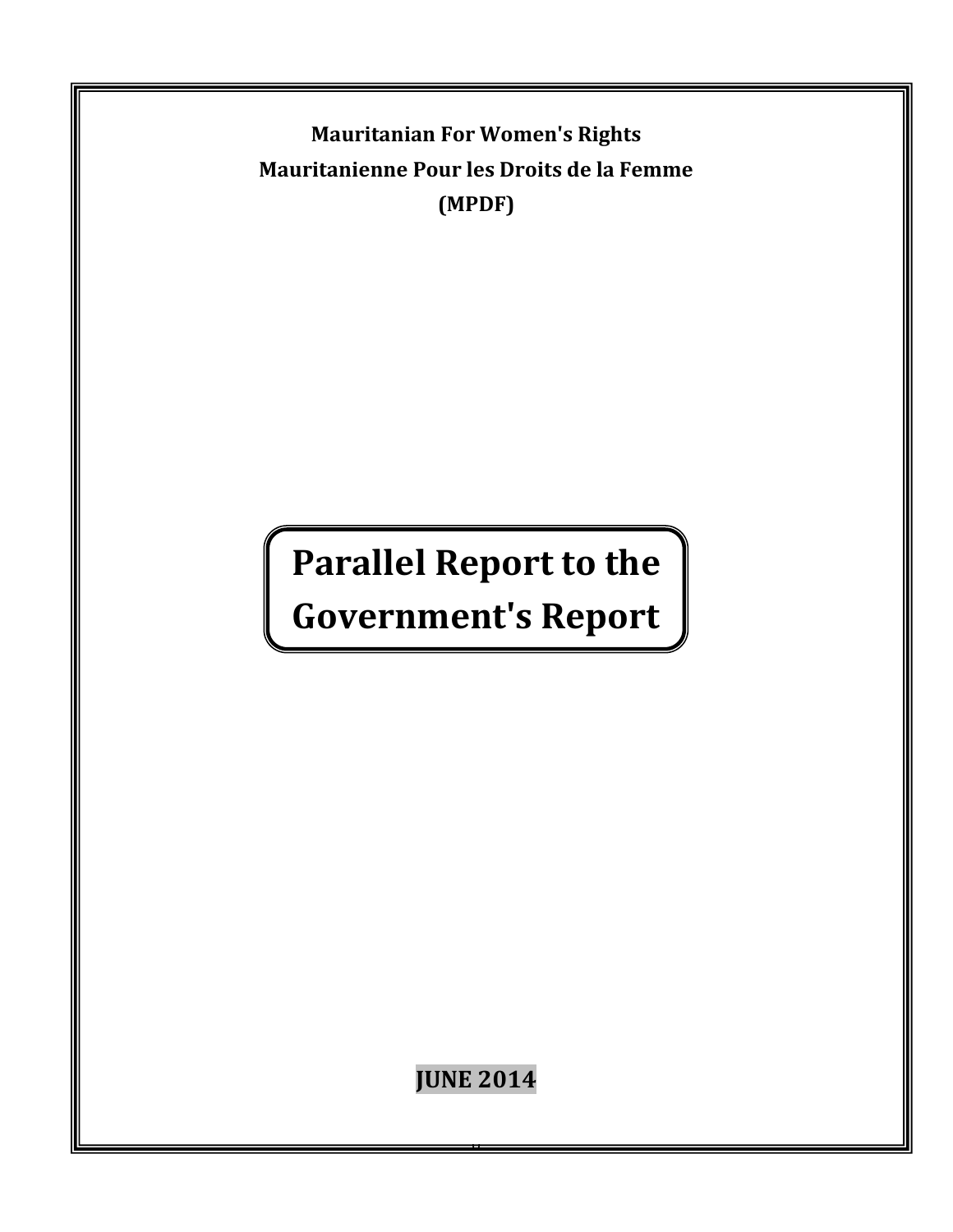## **Introduction**

Mauritanian women's rights is a new founded coalition but it includes several civil associations formed Over decades and including women in the media at The Network of Mauritanian Women Journalists and The Mauritanian Organization of Blind People which both care of Disabled Woman Rights In Mauritania.

In addition to rural cooperatives that are involved in the preparation of the report. The report was completed by the efforts of these organizations members that have almost all benefited of a regular formation by the IWRAW in cooperation with the National Association for the Mauritanian Blinds and The Network of Mauritanian Women Journalists.

This report aims to assess the status of women referring to the Convention of Elimination of all Discrimination Forms against Women, after 7 years of the first report and after several changes on the women conditions and efforts of advocacy teams and the activists in this field who defended women a lot and sought to make its voice heard in the international ceremonies through a partnership with many international organizations, nongovernmental organizations and the best proof of this IWRAW Asia Pacific women initiative by the shadow report training.

We seek through this report to see how much progress Mauritania has realized on applying CEDAW Convention between 2007 and 2014 to assess the conditions that women live actually and this has been set using the following:

A variety of studies

Reports of field monitoring

Research and Surveys

National Population Census of 2013

National Anti-Poverty Strategy 2011 / 2015

We aims also to offer through this report a help to the concerned authorities of the government and non-governmental organizations and international organizations and ordinary citizens, or those interested in this domain in order to assess and improve equality between men and women in Mauritania.

*We must point out that we have prepared this report with our own efforts, although, we have contacted the Commission on Human Rights, Humanitarian Action and Relations with Civil Society which did not support us nor financially neither morally.*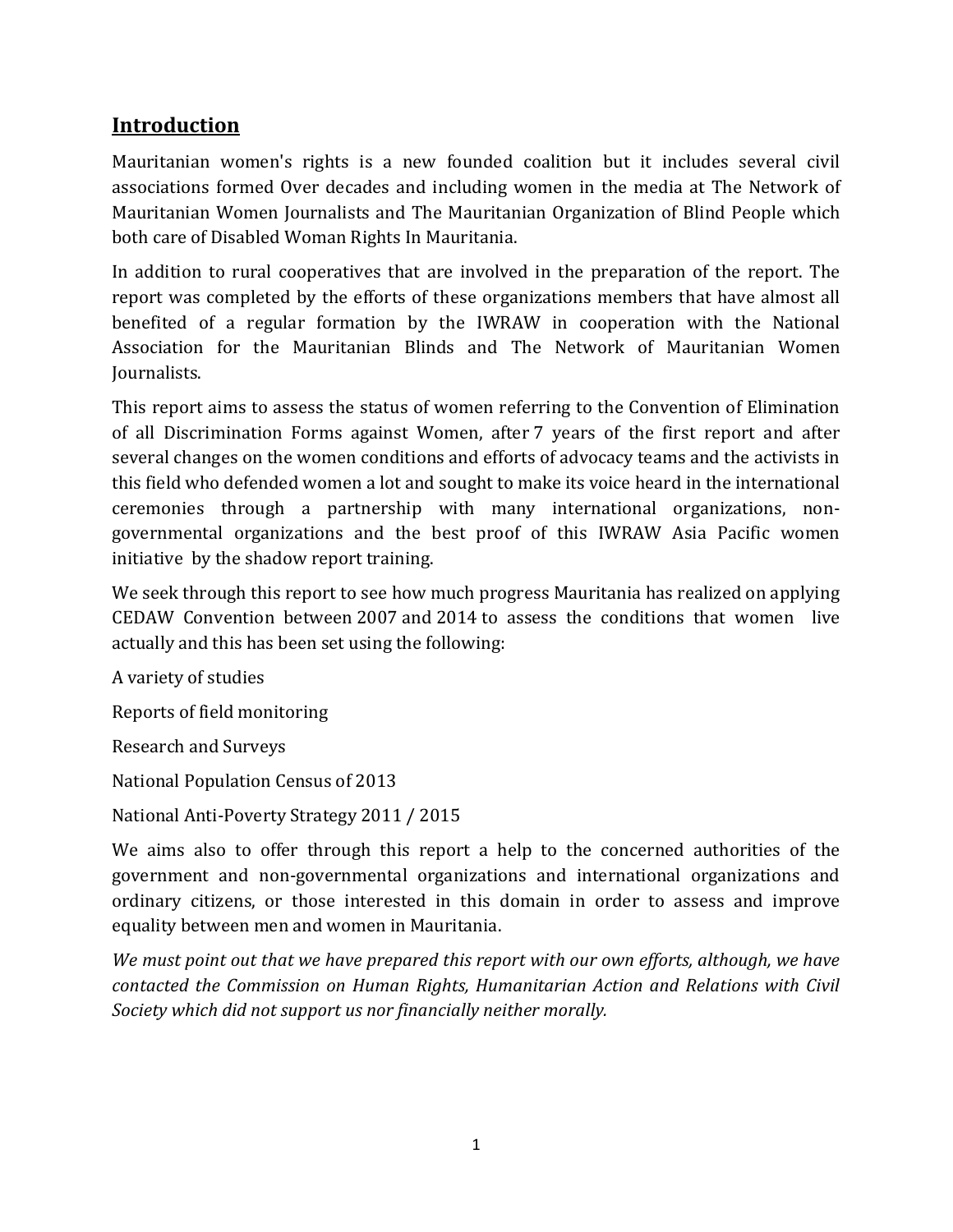## **Organizations participating in the report preparation**

- 1 Network of Mauritanian Women Journalists
- 2 National Association for Blind Mauritanians
- 3 Association Will for Culture and Development
- 4 Association of Women for Sustainable Development
- 5 Mauritanian Federation of Media Women
- 6 Women's Committee of the Mauritanian Association for the Physically Disabled
- 7 Mauritanian Association for the schooling of girls
- 8 Mauritanian Association for women with disabilities
- 9 Mauritanian Association for the rehabilitation of disabled women
- 10 Mauritanian Association for the Deaf Disabled
- 11 Mauritanian Association for Social Development
- 12 Women's Association for the Disabled
- 13- National Organization for the Protection of the child against the psychotropic substance
- 14- Association Children First

#### General context in Mauritania

Mauritanian society has progressed with regard to its position of eliminating discrimination against women (and this does not mean that women are even now becoming equal with men, as discrimination against women persists even today. Now discrimination level is becoming much lower than it was, so women are almost equal with men in several things, including but not limited to access to education, jobs, political participation and representation in parliament and government).

The only change occurred is that discrimination takes a positive turn even more in some situations, and women's movements have helped to achieve this change, these movements are trying to empower women and prepare them to fight for their equality with men.

## **2 The general status of women's rights in Mauritania**

The legal framework has widely improved in recent years for women, such as: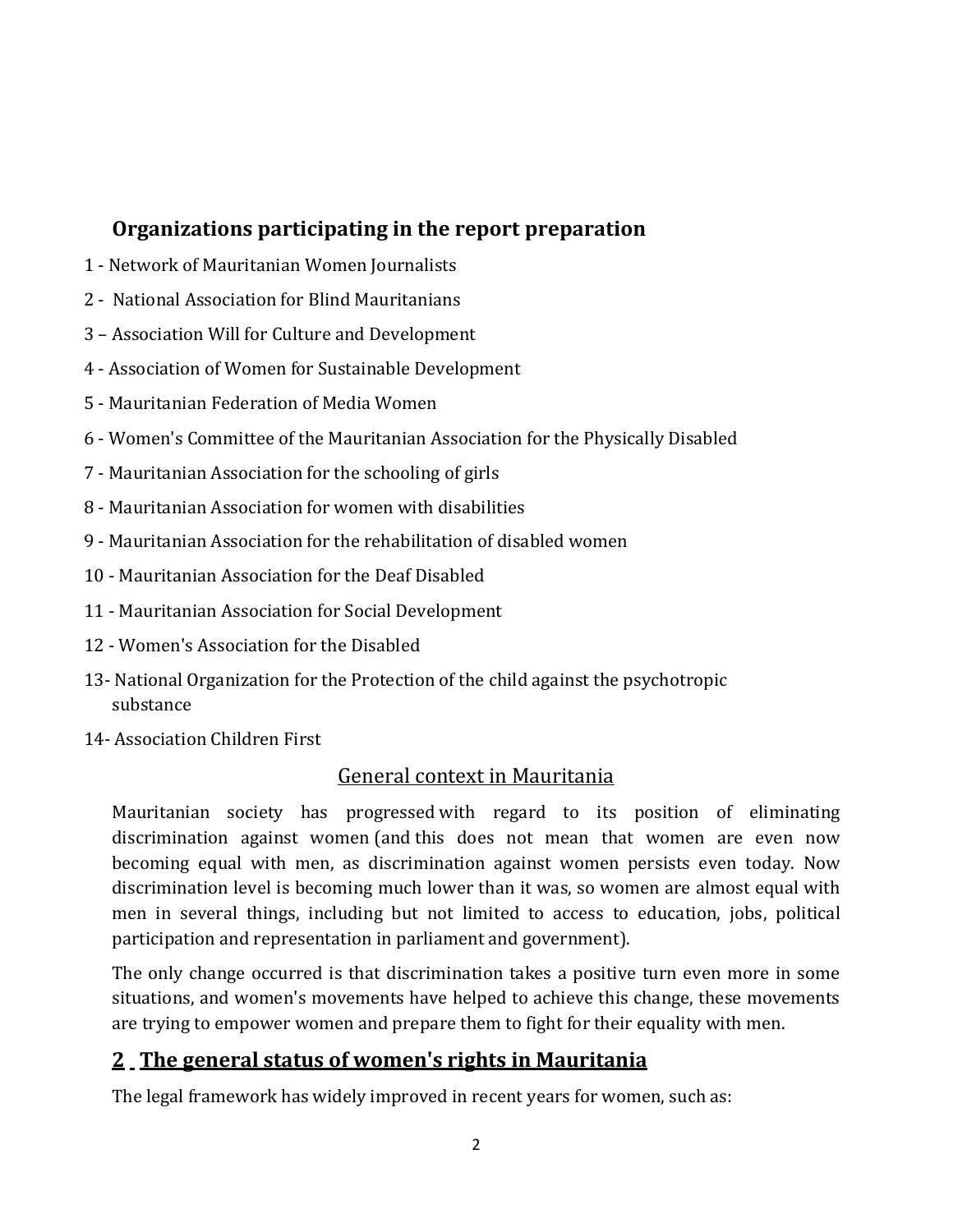$\checkmark$  Passing a specific law pension for women which amends some provisions of Law No. 67-039 Issued on February 3, 1967 to establish a social security system in order to unify the right to old-age pension for people who are meeting its necessary conditions. Activating this law, the Mauritanian state should have crossed great steps in eliminating discrimination against women.

- $\checkmark$  Positive discrimination for women by making them access to higher education eight professors
- $\checkmark$  20 women entering the Superior School of Management
- $\checkmark$  Recruitment of two Women Judges
- $\checkmark$  Enactment of a law criminalizing FGM
- $\checkmark$  Enactment of a law criminalizing scolding women

But we still remark a relative disparity in benefit of law as a result of opposed between the traditional systems and the modern systems., Such as: what happens in family disputes

Nevertheless, women still suffer from a number of manifestations of discrimination, including:

- $\checkmark$  The lack of representation of women in local administrations
- $\checkmark$  Women can not confer their nationality
- $\checkmark$  High rate of illiteracy between women whom represent more than half of the society as a whole.
- $\checkmark$  Rural women suffering from a lack of health basic services.

#### **International treaties**

As for Mauritania's international liabilities, and especially its ratification of the Convention on the Elimination of All Forms of Discrimination against Women in 2006

Which had been adopted and opened for signature, ratification and adherence by the United Nations General Assembly resolution  $n^{\circ}$  134 \ 180, dated of December 18<sup>th</sup>, 1979 which took effect on December 3rd 1981.

= UN Charter affirms faith in fundamental human rights and dignity of the individual, his ability and the equality of men and women in front of law

= The Universal Declaration of Human Rights affirms the principle of inadmissibility of discrimination and proclaims that all people are born free and equal in dignity and rights and that everyone is entitled to all the rights and fundamental freedoms in the political,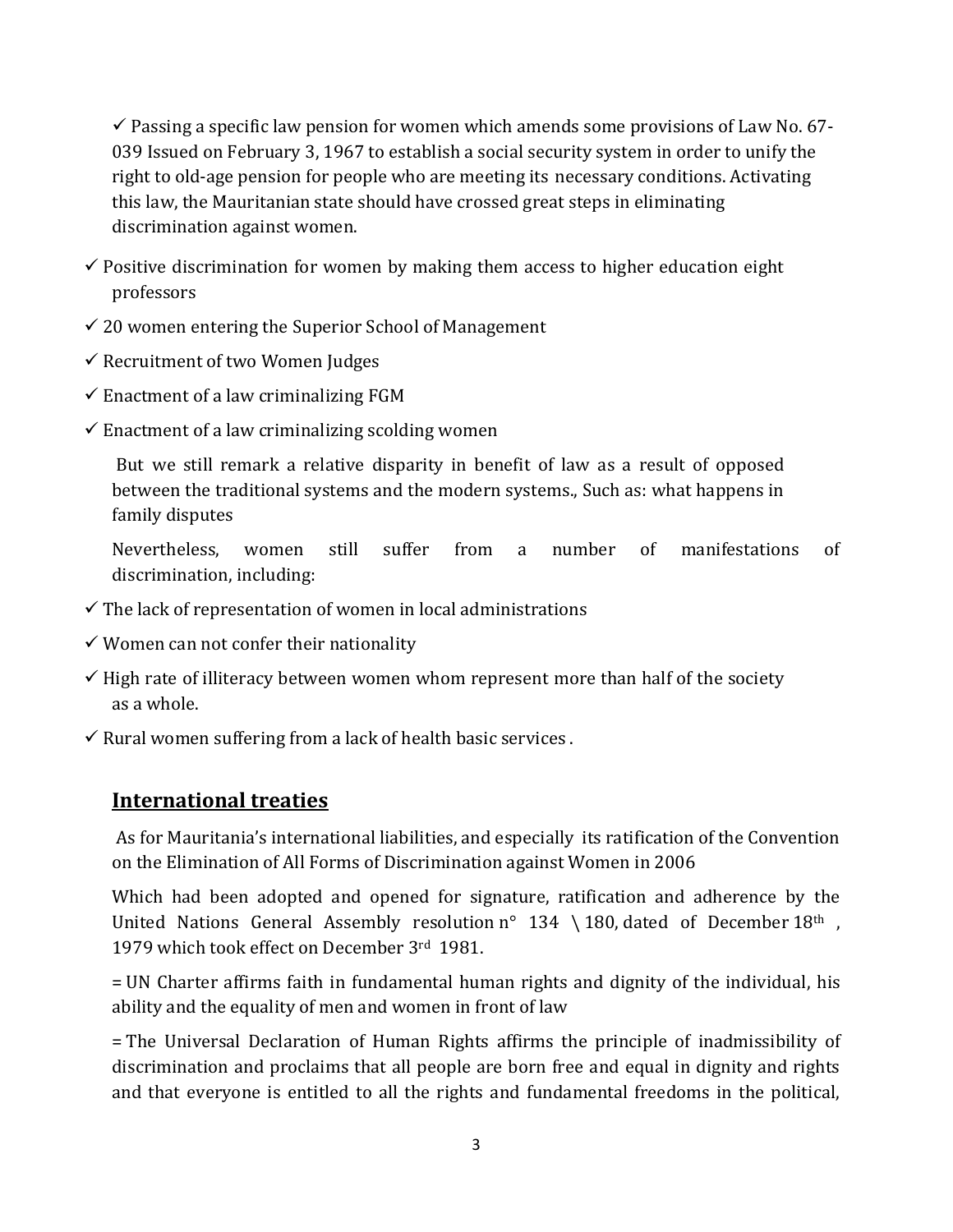economic, social, cultural, civil or any other field and the political rights of women is confirmed by the Universal Declaration of Human Rights.

The reservation Mauritania on CEDAW targeted provisions that would conflict with Islamic law on personal status of women.

In the field of women's rights, it should be noted a relative disparity (inheritance, divorce, polygamy etc ...) is that this disparity finds re-balance in the other provisions tend to favor women (the right to alimony, cladding and obligations rests with the husband ..) This disparity must therefore be seen in terms of rights and duties corresponding which makes a sort of balance in the personal status between men and women.

## **National legislation**

Parliament approved in 2001 on the Personal Status Code, which govern all personnel aspects. The Article 57 of this code stipulates that the wife could exercise any profession outside the marital home on condition to observe the Islamic law.

In addition to the above, Article 28 gives the wife the possibility to require that her husband would not marry a second woman, (Mauritanian law does not prohibit polygamy, but it put a specific conditions and rules in case of a breach the woman may sue for divorce when the judge. These conditions include justice in the treatment of wives in addition to physical and financial ability, and without prejudice to the first wife's condition. These provisions origin is Islamic law, also in the Mauritanian society there are several calls to women's polygamy because it involves the elimination of spinsterhood and solving some of the social and economic problems faced by women, otherwise the phenomenon of polygamy more spreading in the Negro community) and not stay away for a specific period and that does not stop her from pursuing her studies or work in addition to any other requirement is not inconsistent with the purpose of the marriage contract. If the spouse fails to comply with the partial or total avoiding conditions required by the wife this leads at the initiative of the latter to the judicial annulment of the marriage and to benefit from the "pleasure duty" back which amount is to be determined at the judge discretion. (Article 19 Code of Personal Status)

In the field of women property management they have full freedom in the conduct of their property, and marriage does not impose them inability to dispose of the property in accordance with Islamic law and according to the CEDAW (Article 58 of the Personal Status Code).

**Women also have the right to obtain her passport without her husband's permission.**

**The Islam takes woman's testimony in some cases as half of man's one: like in**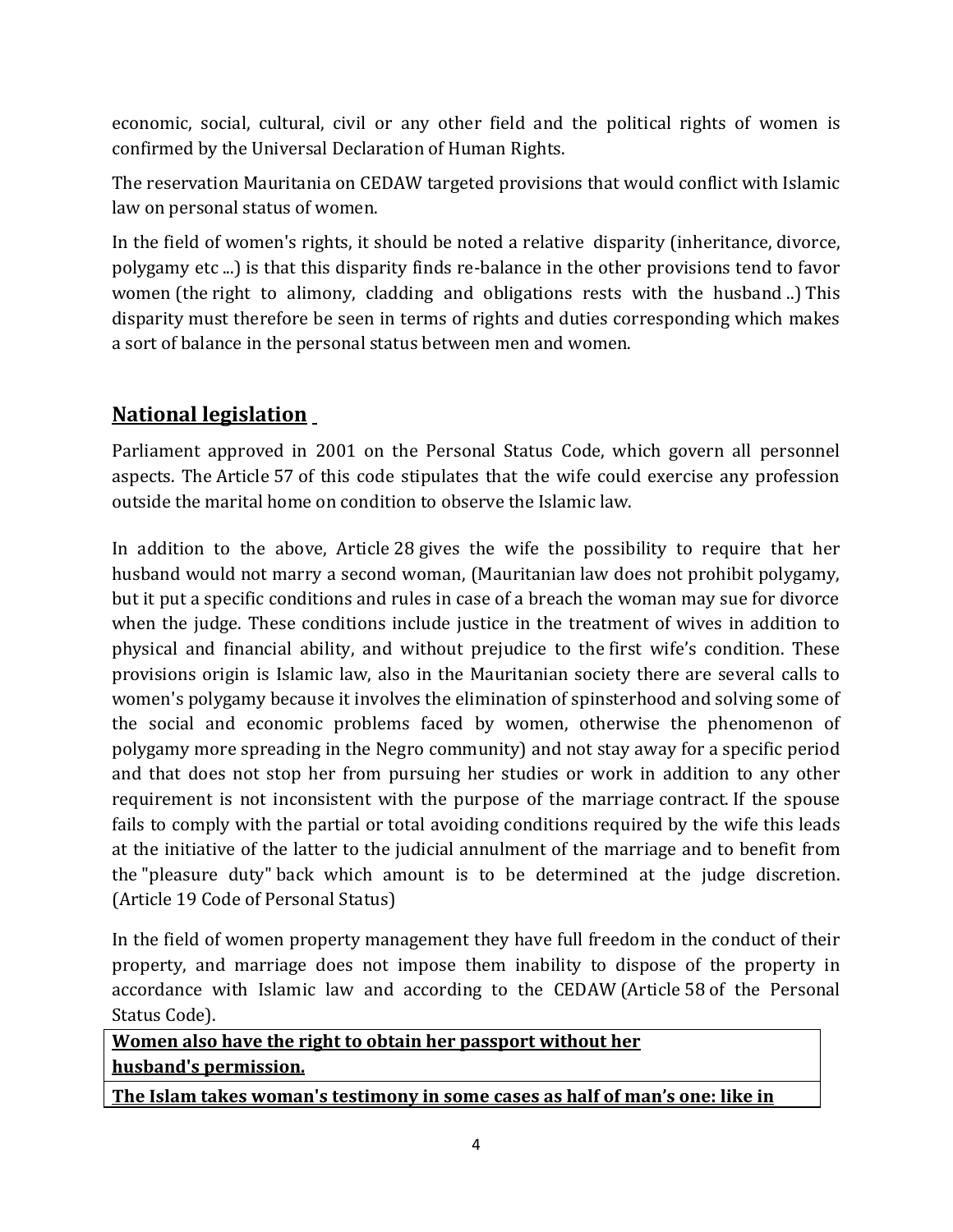#### **transactions and crimes, in return, about the issues that happen between women Islam does not accept men's testimony and make them private to women)**

The Mauritanian nationality law acknowledges also the woman's nationality as well as the man except that there is a disparity to be cleared regarding nationality transfer to their husbands and children. If the wife of Mauritanian can get citizenship through marriage, the foreign spouse of a Mauritanian wife can get citizenship by submitting a request for naturalization.

A child born of a Mauritanian mother outside the national territory is not automatically Mauritanian, but he must follow the conditions set forth in the law in order to obtain citizenship. (Article 9of the Nationality Law)

## **Recommendation:**

Every child born of a Mauritanian mother both on the national territory or outside should automatically gets Mauritanian nationality.

Criminal law enshrines the principle of equality between the sexes and translates attention to the protection of women against all forms of injustice. Thus, adultery, rape, prostitution, encouraging the outrageous ... etc. all of them are punished harshly. However Mauritanian law **does not recognize honor crimes committed against women and which are considered as crimes, like crimes of public law as it agrees with CEDAW** which defines the term "discrimination against women", in Article 1, as "any distinction, exclusion or restriction made on the basis of sex which has the effect or purpose of impairing or nullifying the recognition, enjoyment or exercise by women, irrespective of their marital status, on a basis of equality of men and women, of human rights and fundamental freedoms in the political, economic, social, cultural, civil or any other field". And also in Article 2, "States Parties condemn discrimination against women in all its forms, agree to pursue by all appropriate means and without delay a policy of eliminating discrimination against women"

#### **Labor Law**

This law ensures equal chances between men and women and take some special procedures for the benefit of women like to work at night, breastfeeding, maternity, also civil service ensure the same rights, and its also the same things in private sector, where women enjoy the same rights as men in terms of the Work Collective Convention. However, it allows women to take retirement early before men which affects the economic benefit.

#### **Recommendation**

**Legalizing breastfeeding hour and make it two hours: one in the beginning time, and the other at the end, so mother can stay as long as possible with her baby.**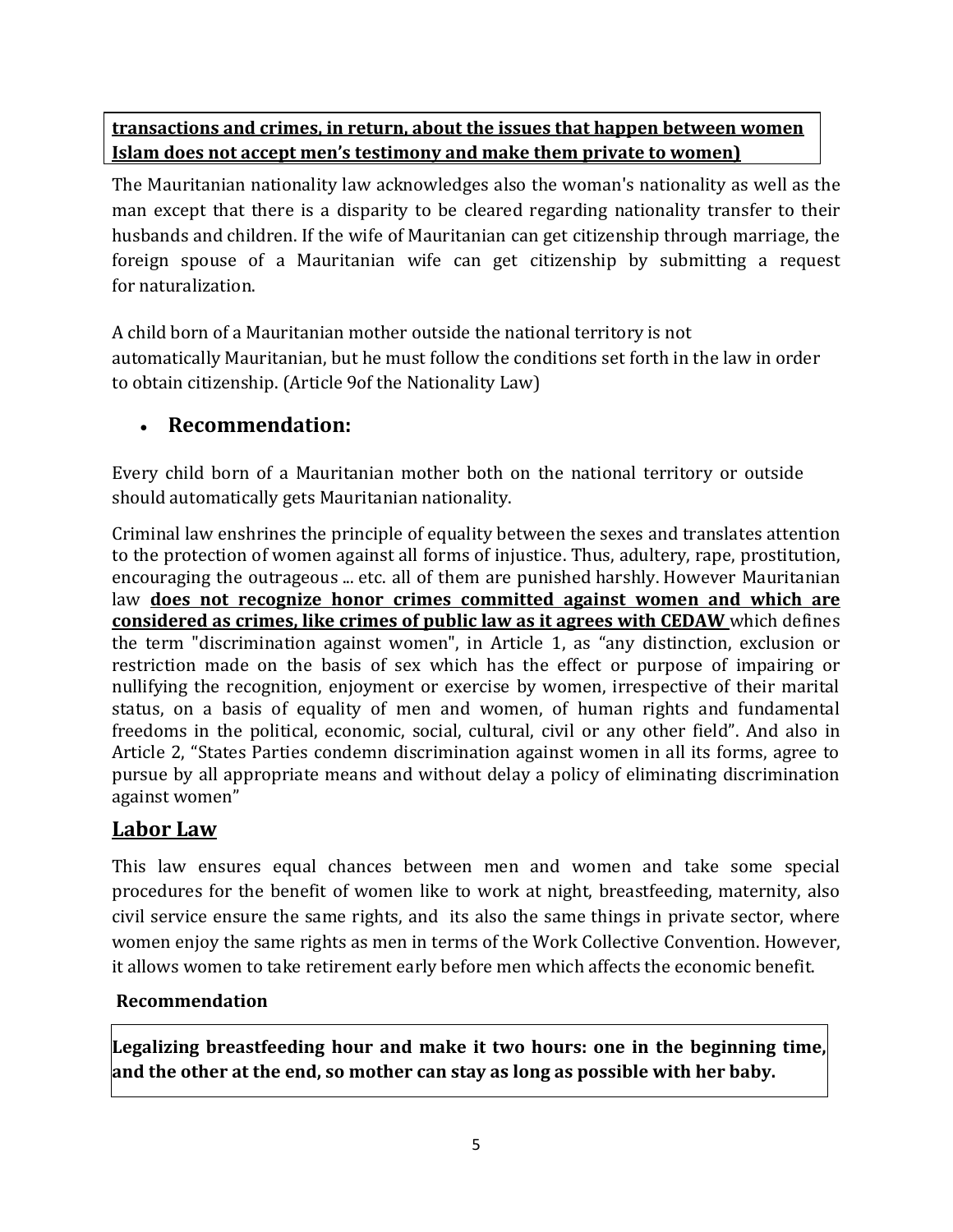## **Our remarks on the government's report**

In this context, the country has been marked by taking many actions on the institutional, political, social and economic level specified by the original report. Which actions is seeking to activate the rights recognized for women in the treaty.

However, the application is still below the hoped results, where awareness-raising sessions on the arrangements and provisions of the Treaty and the Commission's recommendations still incomplete and the agreement terms are not known even from the supposedly spokesmen who are the "government employees".

## **CEDAW Monitoring Committee**

CEDAW Monitoring Committee has from beginning based on a Group of Organizations of NGO excluding other NGO that have larger presence and stronger defense of Woman Rights especially Women Media Bodies. This reality had unfortunately reflected negatively on its performance level as well as reporting its mission. It had also neglected the Arabic-speaking NGO, as Arabic is the official language of the Country. "First Arabicspeaking NGO Formation was in April 27th 2014 "

- *Recommendation:*
- To promulgate law obliging CEDAW Monitoring Committee to involve the rest of civil community's groups and specially women's media organizations for its active role in the defense of women's rights.
- Involvement of all components of the civil community in all trainings programmed that should be into a Language understood by them.

And overall, the government's efforts in the field of generalization and publication of the CEDAW Committee's provisions and recommendations has remained at the stage of oriented action and needed to intensify efforts in order to achieve a real measurable impact.

Partnership with civil society were below expectations and below the commitments made at the first presentation of the report in front of the CEDAW Committee in 2007.

#### *Recommendation***:**

In order to accomplish this, it is hoped that the efforts of sensitization or advocacy in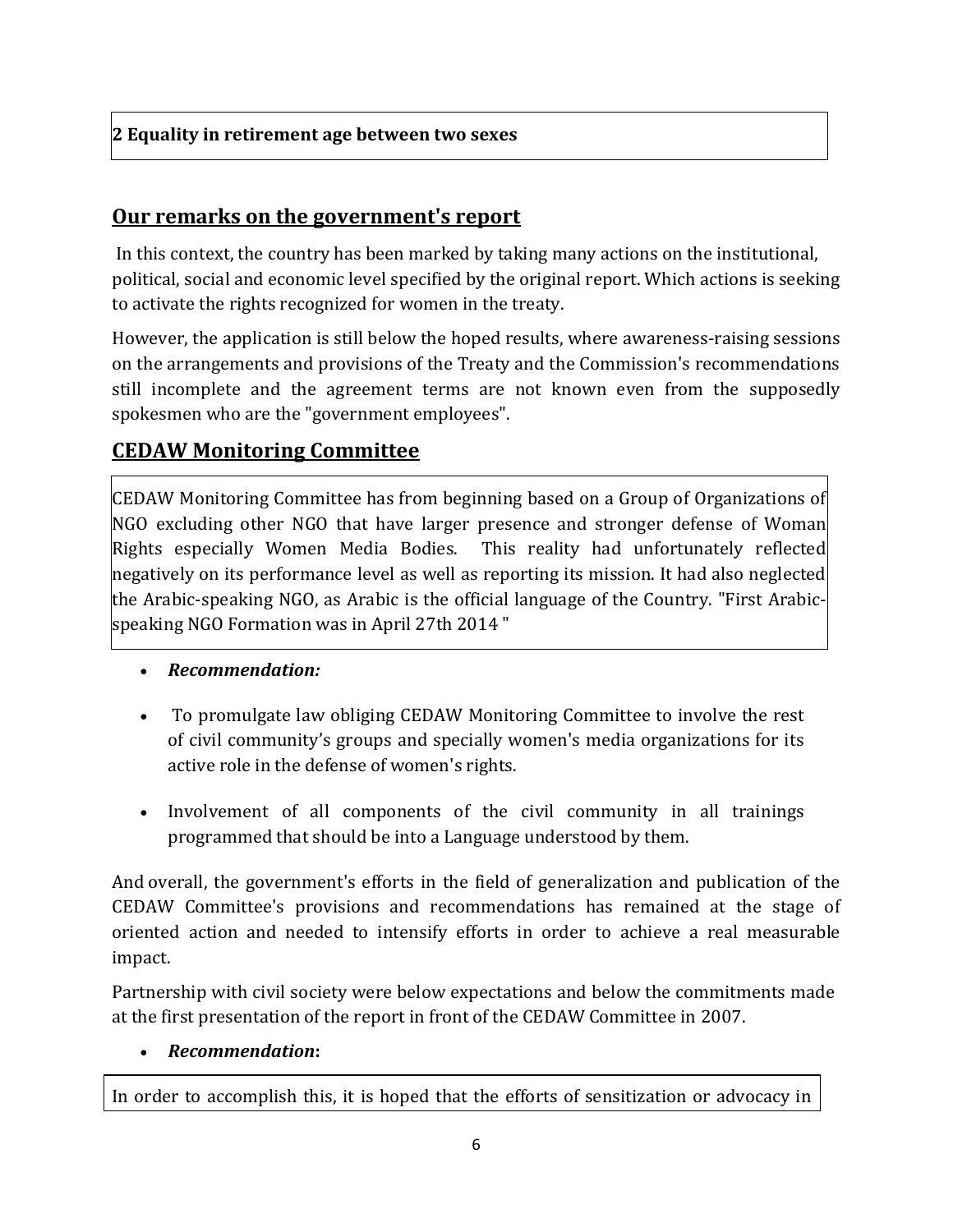favor of the actual application of the CEDAW more prevalent, especially at the level of civil society.

#### Physical, psychological and sexual violence

With regard to spousal violence, the survey achieved in 2012 on victims of the violence attests that : 6.1% of the women surveyed had experienced physical violence, and 14.6% were subjected to sexual violence, and 63.9% had experienced psychological violence. The conjugal violence is the second reason of divorce after alimony.

The phenomenon of rape are becoming increasingly prevalent as the data available in recent years as a result of the influence of the media, modern technology, scientific development and the lack of citizen's security.

The society's perception of the phenomenon of rape as a disgrace, constitute the main obstacle to the existence of an accurate data on this phenomenon.

#### *Recommendations*

- 1. Ensuring the implementation of the penalties provided by law against the practice of violence according to the articles 36, 146 and 336 of the Criminal Code.
- 2. Forcing the perpetrators of violence to compensate the victims.
- 3. Publication of the Personal Status Code in the media and into all the national languages.

#### **Female genital mutilation**

Although the government tried to eliminate the phenomenon of female genital mutilation through:

- An advisory opinion by religious of Mauritania to abandon female genital mutilation in 2010;

- An advisory opinion to abandon female genital mutilation in 2011
- Developing of a law draft criminalizing female genital mutilation;
- Achieve a sociological study on female genital mutilation in 2010;
- Developing a training module on female genital mutilation in 2010;
	- *Recommendations*
	- Firstly, the adoption of the recommendations of the CEDAW entirety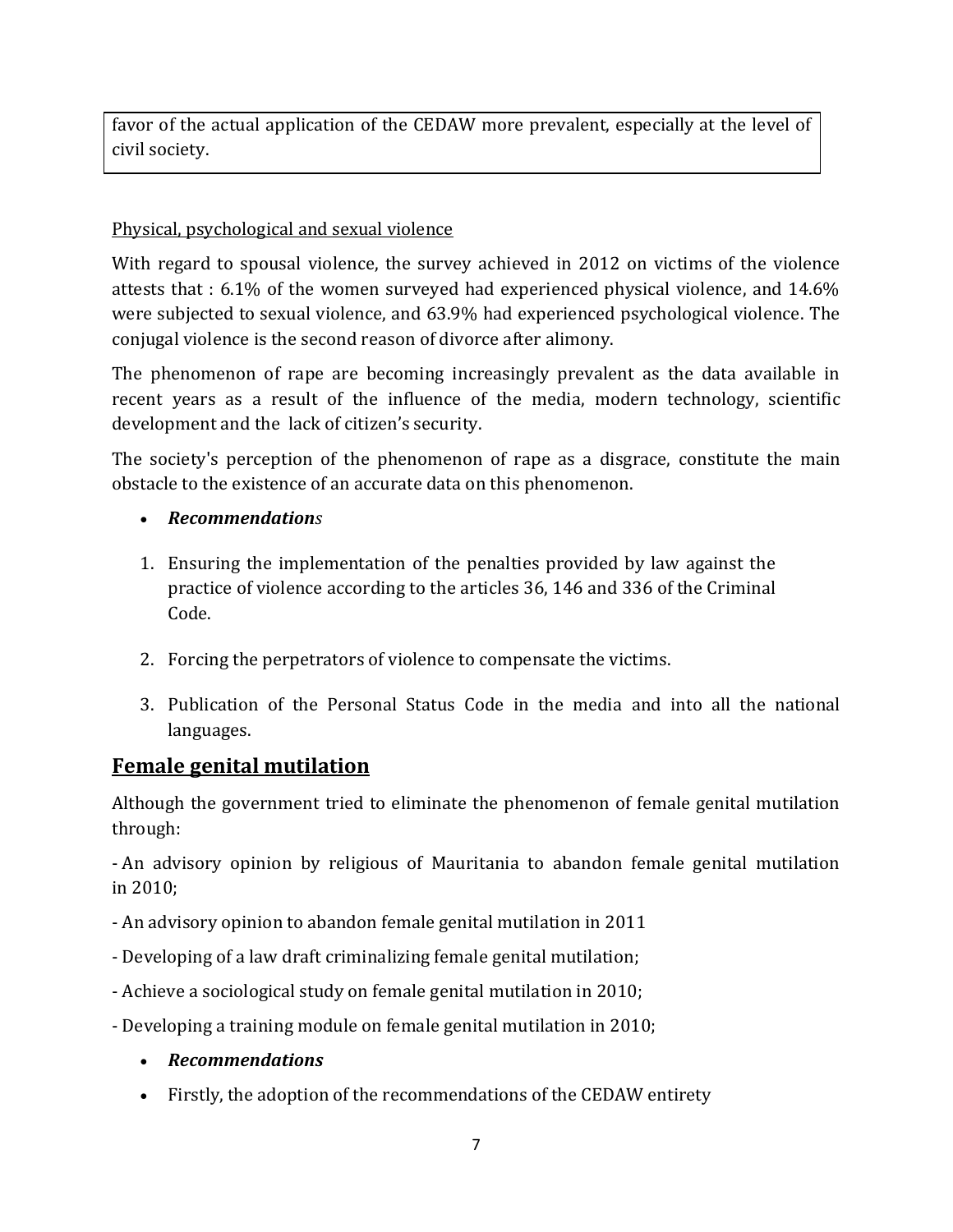- Including:
- The medical associations, or national women's organizations must collect and disseminate basic data about such traditional practices;
- Provide support to women's organizations working for the elimination of female genital mutilation and other practices harmful to women;
- Encouragement of politicians, professionals, religious leaders, tribal leaders journalists and artists, to cooperate in influencing attitudes towards the elimination of female genital mutilation;
- To accredit a law criminalizing Female genital mutilation and the amendment of the article 12 of the criminal protection child law
- To strengthen campaigns calling to give up FGM between religious and communal leadership.
- To raise awareness between judicial staff and particularly medical and religious authorities.

## **Woman and Media**

Woman suffers, in general, of an old and renewed unfairness which mechanisms and manifestations vary and diversify according to the difference of its temporal and spatial contexts.

The Women represent more than 50.7% of Mauritania's total population according to 2013 Census. (Conducted by the National Agency for Population Register and Secured Titles)

The Media Women had their share non joining Development where prevailing mentalities in community remained considering women journalist as doing an abnormal thing, this happened despite the presence some women distinctive voices synchronizing the emergence of the State therefore woman presence in media by quantum and quality remained below man level seen in this field, so the media dimension is added to remaining spaces which incarnates imperfect instice manifestations about sex looks to due emancipation. (As provided in Article 5 of CEDAW on changing stereotypes about gender)

As there is a paucity of sources in this field and where we do not receive any recommendations from the State or CEDAW organization to take as reference for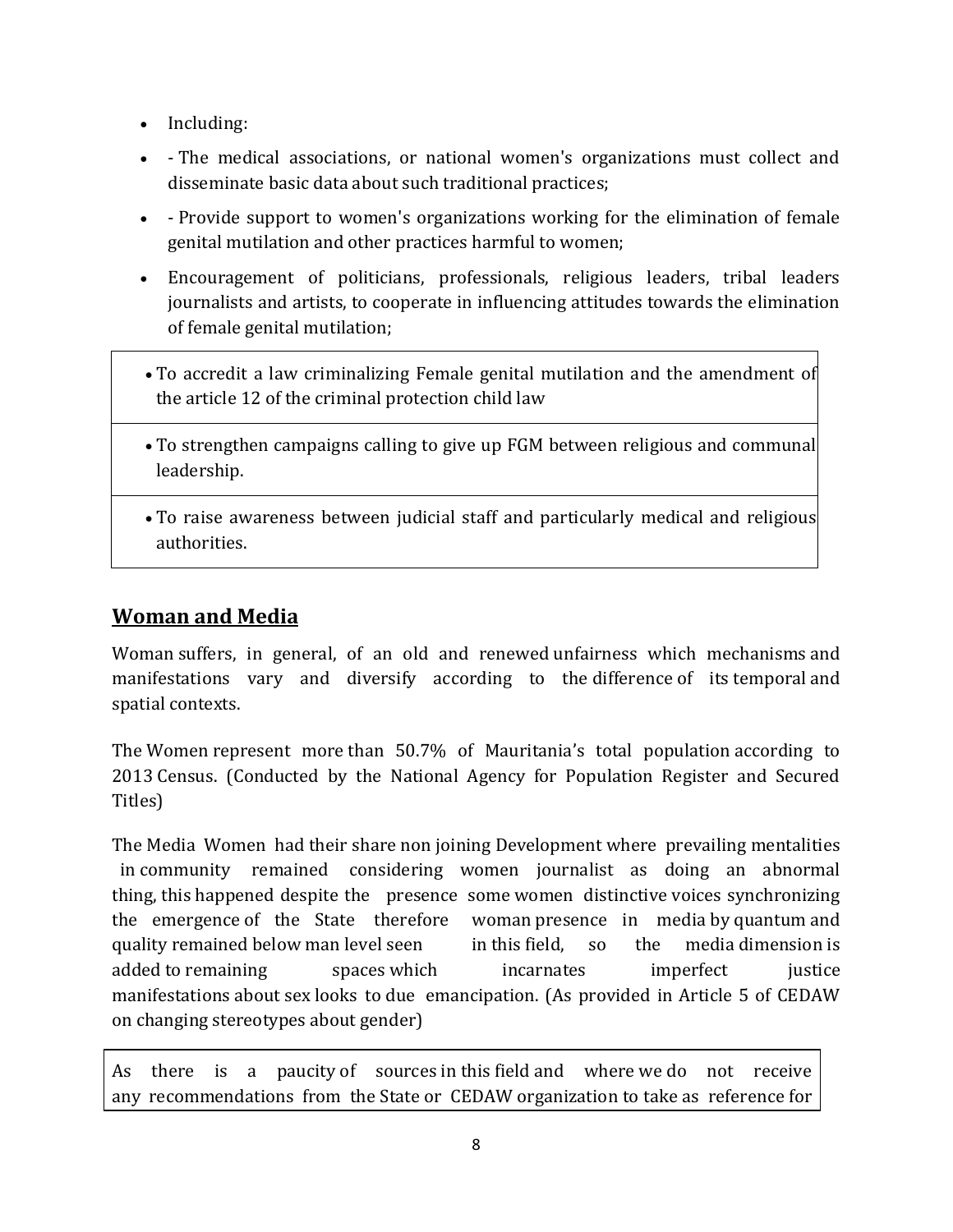us in this subject we keep within the space of our own capabilities .

The network of women journalists in Mauritanian has recently achieved a study which has presented in detail the presence of women inside this field from number to level of education to percentage inside this institutions. We take advantage here from its general counting for 2014 (The official source for this data is the media institutions which provided it to us at The Network of women journalists in Mauritanian, and it is revised and accurate) which show the following :

Total number 1072

Men number 730 by 68%

Women number 342 by 32%

This census reveals diagnostic about vast differences between gender, whether it is about quantity as numbers show or quality, where women presence is limited mostly in presentation and broadcasting programs and news. It decreases whenever we approach to cultural programs, talk shows and round tables to ... etc. and so other types of media programs which require efficiency and considered formation .

#### **Recommendations**

- We must support initiatives held by women associations especially in the field of promoting the awareness about the importance of the role of woman journalist.
- We must impose regulations supporting positive discrimination.
- We must seek for adoption of gender approach inside media institutions.
- We must create linking mechanisms between the staffs working in the field of media focused on women and specialists active in the field of social sciences, media sciences and communication.
- We must support journalist women pen through institutions in which they work by any act seeking awareness and sensitization about different social issues.
- We must pen new perspectives of training and formation in front of woman journalist in order to strength her capabilities.
- We must show the necessity of using a fair outlook about woman roles and responsibility especially in the media field.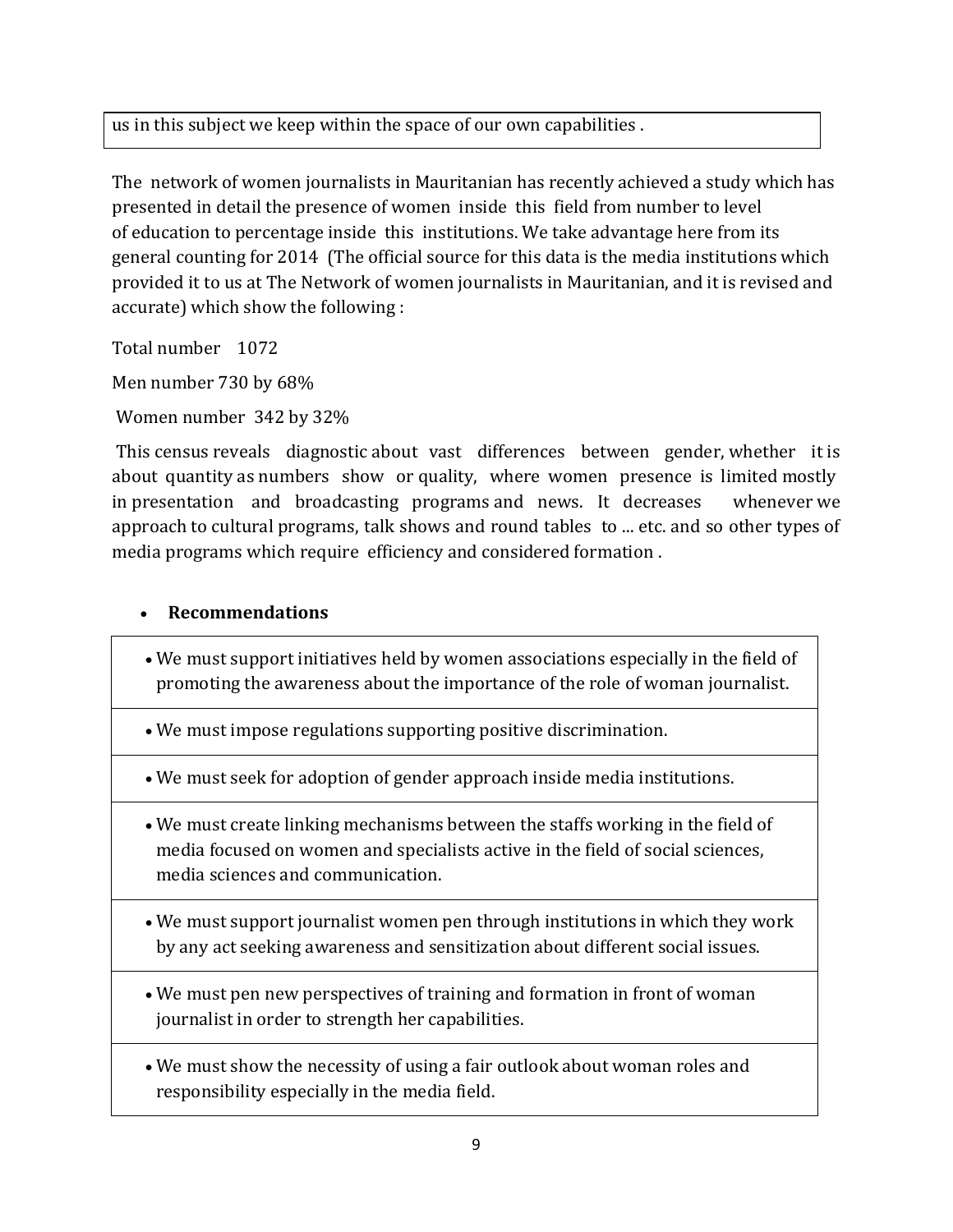## **Women and Health:**

Despite the great progress that country achieved in last years in health field as general, reproductive health especially according to that latest Multiple Indicator Cluster Survey of 2011 indicate that mortality rate of mothers in 2011 were up to 226 deaths per 100.000 living birth. The proportion of infected congenital fistula.

So here we keep recommendations as following to reduce mortality of mothers children and fight fistulae congenital. About AIDS seropositive rate between women is 0,7% according to HIV Revelation 2013 source GARPR. Fistula operations has registered 50 cases end 2013 according to Fistula Program / RNFR.

#### **Recommendations**

- 1. Provision of health coverage in every rural group containing100 women.
- 2. Financial motivation for every birth in the health point.
- 3. To search about women infected in congenital fistula and ensure their treatment in free and fully confidential manner.
- 1. Financial motivation for every woman who distance 3 years between 2 births. As woman may have an average of one birth by year in some eradicated place separating every two birth cases by 3 years will improve either woman and child health conditions.
- 2. To start intense and continuous campaigns of sensitization targeting men before women. (This is because the women in Mauritania, despite their possession of freedom and status envy of her sister Arab and Negro, they always considered the man as the master of the house and the family, therefore, any sensitization on the importance of birth spacing shall be directed to the man in particular)

## **Women and work**

Despite The State efforts in recruitment of woman in public sector and the appointment of many them in administrative functions with high levels such as: "The Ministry of foreign affairs, the general inspector of the State, and general director of national television the the judiciary corps, the first national women list , the first chairperson urban group of Nouakchott in the country since autonomy even today ".

Woman access to administrative positions and diplomacy is still low, accordingly, we recommend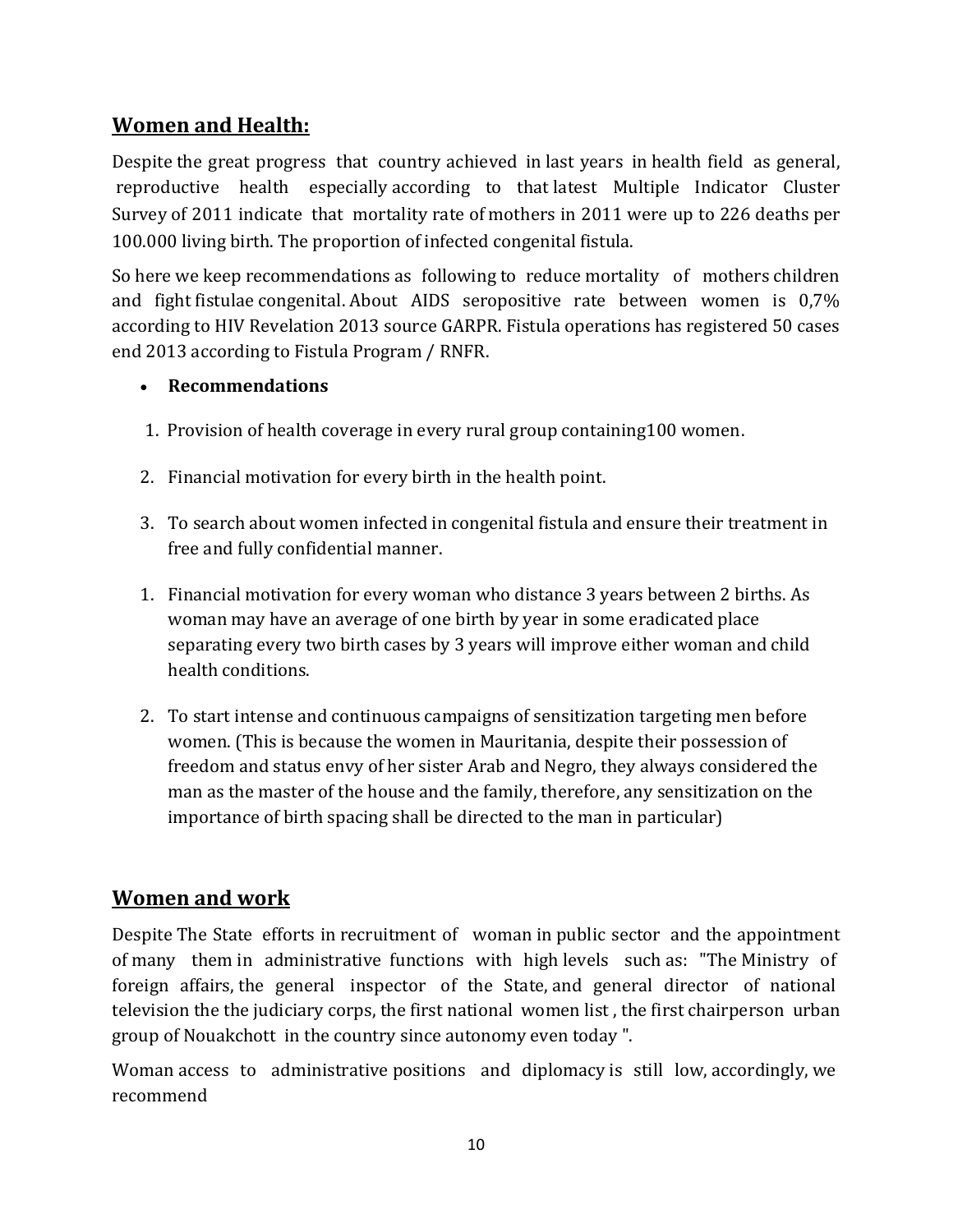#### **Recommendations**

- 1. To approve an annual women specific competition to introduce women into civil service.
- 2. To enforce durable training for state staff with positive discrimination for women employee.
- 3. To increase grants allocated to girls from 6% to 10% as an additional share of scholar grants.
- 4. To raise participation rate from 21% (This is the percentage of women in parliament after the recent legislative elections 2014) to 33% until we get to the requirements of the Millennium Development Goals in next elections.
- 5. To represent disabled women in all areas by 10%.
- 6. To represent women in syndical councils by 33%, and so in political parties.
- 7. To give women a position in each stages of upgrading in ministerial departments and public institutions.
- 8. To represent woman by 33% ( in order to reach the requirements of the Millennium Development Goals of the representation of women by 33% in the centers of decision-making ) in supreme bodies such as:
	- National Observatory of Elections Monitoring.
	- Independent National Committee of Elections
	- Supreme Court
	- Constitutional Council
	- Economic and Social Council
	- Human Rights National Committee
	- raise women representation's level in diplomatic and administrative appointments.
- 9. To induce work inspections to apply equality principle incase of conflicts.

## **Women in decision-making positions, political participation and Administration**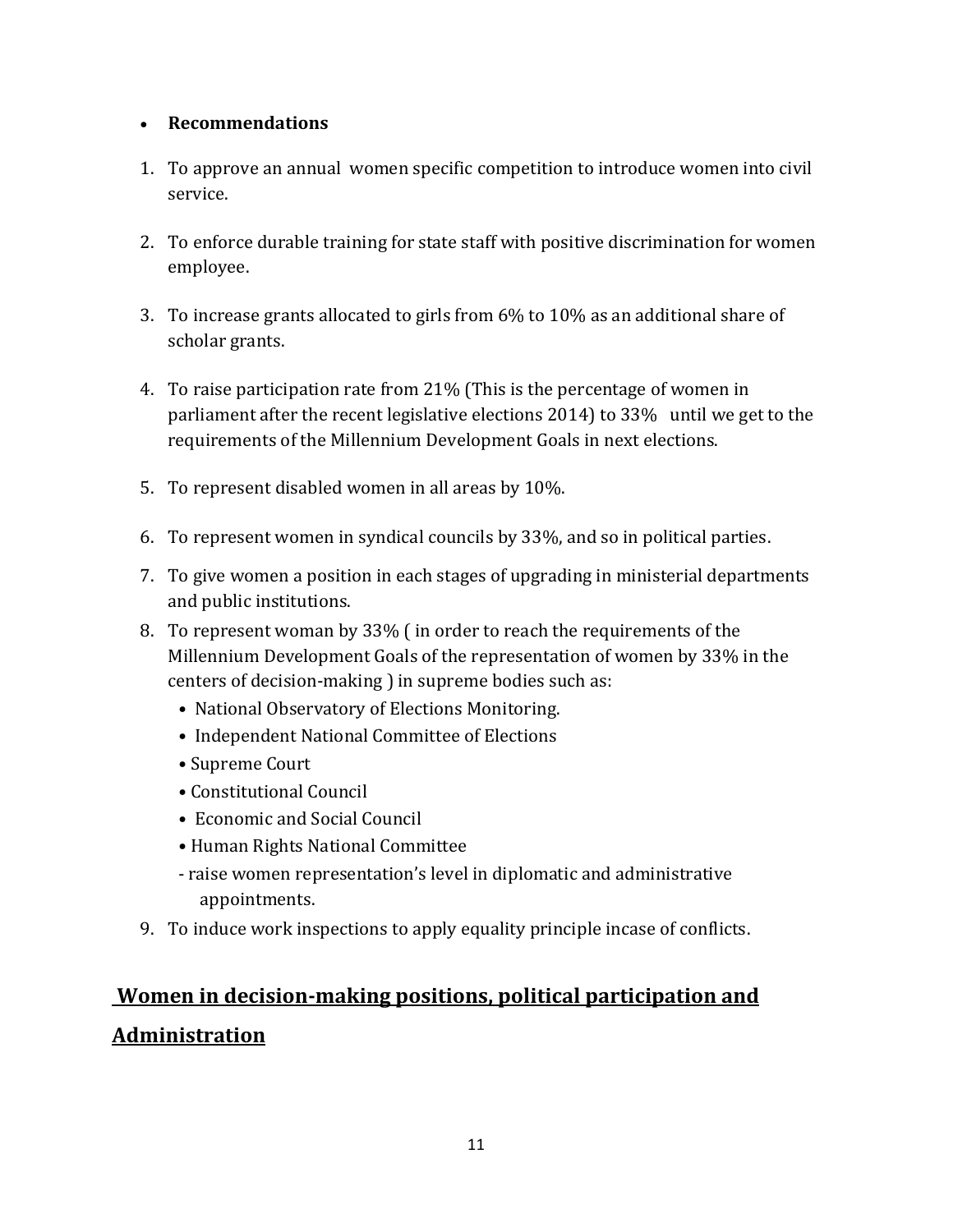Although the Mauritanian state worked on entry of 7 ministers in current government but this considered as a gift (not provided by laws) and no law is establishing it so this percent exposed to decrease in any time,

So present woman candidate from each circle from 3 deputies to impose a certain women rate as percent

- 31 deputy parliamentary as ratio of 21%, which is far rate of specified millennium goals 33 %

- 8 women senators

- 1,372 women town councilor (35,38 %.

But women presence in administration is still weak - the rate of women in administration is 14% and vary whenever and we go upstairs to the top ranging the percentage is what between 1 and 3 %. (According to statistics carried out by the Ministry of Social Affairs, Childhood and Family in cooperation with the National Office of Statistics).

In Minister cabinet we take for example the the ministery of communication and contact, relations with parliament there is one woman of 7 in the Cabinet

the number of women mayors is 6 on 218 and the number of women town councilor in municipal councils is 1372 on 3722 town councilor so the rate is 35.38 %

#### **Recommendations**

- We are calling for increasing women's number in municipal councils because of its impact in basic development and which affect woman in directly as women lives in large numbers in the countryside.
- We call for the integration of woman in strategies elaboration
- Woman should also at the head chairs of one of the two parliamentary chambers.
- Women must get up to 33% in each of the Economic and Social Council. The Supreme Judicial Council, the Constitutional Council, the Supreme Council for Fatwa and grievances and the Independent National Commission for Elections
- The integration of women in the preparation of a total vision for basic development
- To institute a legislation that determines a specific quota of women ministers
- To institute a legislation determining a specific quota of women in the secretaries of the ministries
- To institute a legislation that determines a specific quota of women mayors
- To put a legislation determining a specific quota of women members of the Parliament
- To determination a women's quota in each Minister's cabinet
- To determine a women's quota of Courts Heads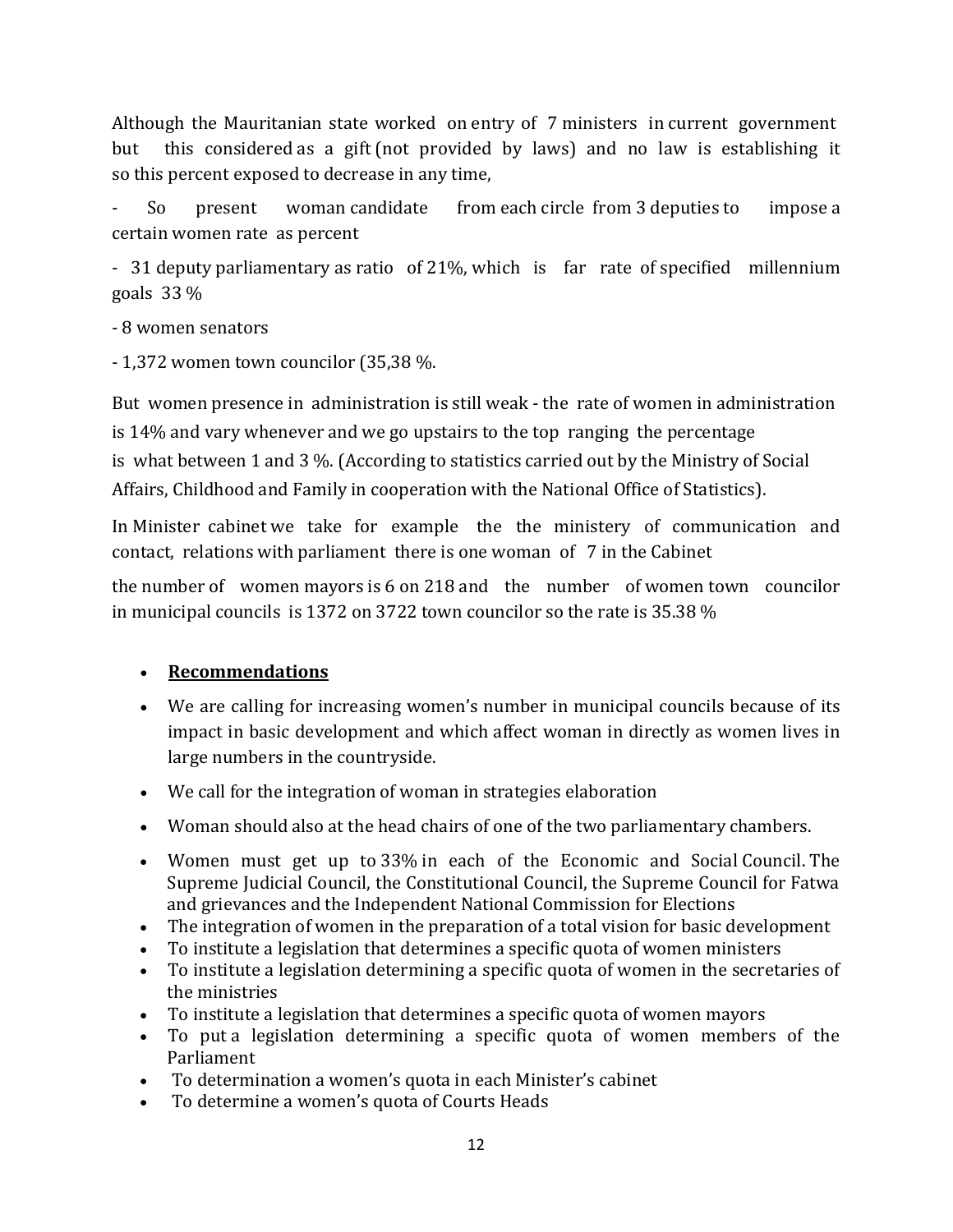## **Woman And Disability**

Despite that Mauritanian State as other states and countries ratified all international agreements keeping disabled persons right , and despite the fact that the disabled have received 100 new jobs (According to a decree issued by the Council of Ministers on 04.12.2013), including women and offers annual support for their organizations, and the management of their own but they still suffer from some social obstacles as the lack of access to infrastructure and upgrade management.

The accurate statistics indicate related this strata that the rate of disabled people in Mauritania is between 7-10% of the total population for the year 2000 of where the total population was 2508159 people which make so almost 300,000 disabled people and so women make 150,000 .

#### *Recommendations*

- Permanent integration of disabled women in gender policy
- Knowledge of legislation and the facilities available for people with disabilities: In line with strategies and policy, that the Ministry of Social Affairs, Childhood and Family intends to carry out. It is about a process of sensitization and awareness of the rights of this segment and as well as related laws. So we must pay a particular attention for women with disabilities in this field.
- To remove all barriers and laws that prevent the integration of women with disabilities to work.
- She should also have the right to equal opportunities
	- Women with disabilities must enjoy their right in jobs that are corresponding to their remaining abilities and they should be trained on the diverse skills that benefit them in practical life in accordance with technological developments.

 The empowerment of disabled women in order to unfetter themselves

 $\bullet$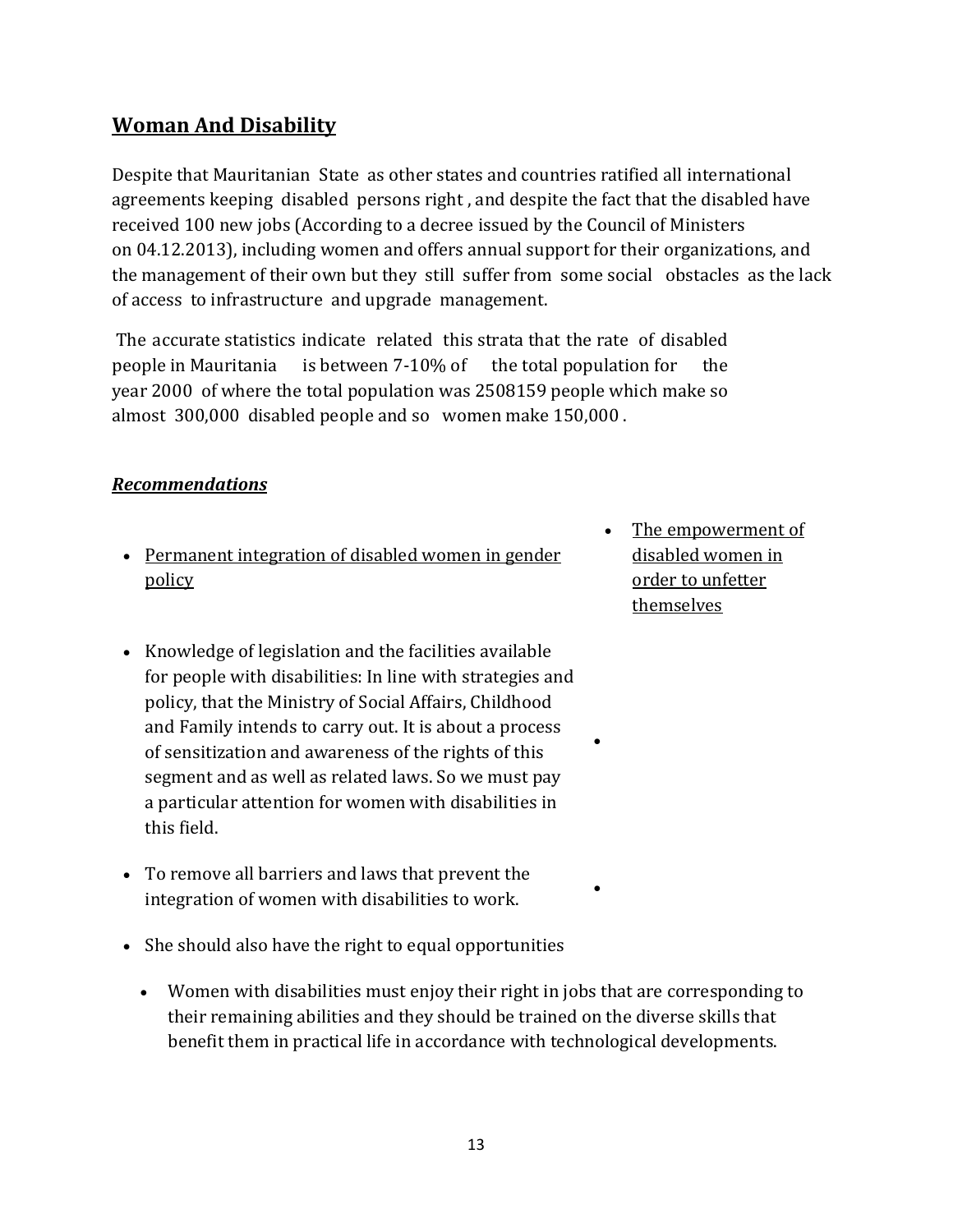## **Women Promotion**

According to CEDAW, the Ministry of Social Affairs, childhood and family is the ministry entrusted to them the rights of women and has the means of material and financial resources to accomplish its mission and holds the application of state policy in the field of development depending on the gender approach, and in spite of this, the Ministry of Women's Affairs has seen a decline in its mechanisms , it has created such as writing to the State for Women's Affairs in 1991 , then turned to the Ministry of women Promotion and children and the family family in 2007 , and finally the Ministry of Social Affairs, childhood and family, and in spite of this institutional progress, the financial resources allocated to upgrade the women of Mauritania is considered weak, with a budget of the Ministry of Social Affairs, childhood and family a little more than about a billion Ouguiyas of the weakest Ministry in the ministerial budgets and budget policy concerned with gender were not effective .

Mauritania is still, although certified CEDAW, suffering from the delay in the establishment of an effective institutional mechanism for the development of women's rights. This issue is assigned often to a Ministry having others issues coming before women rights. Thus, the institutional adjustments recently achieved in the country has disappeared entirely women of the social affairs sector .

Accordingly, we recommend :

#### *Recommendations*

 Disconnect the Ministry of Women of Social Affairs Ministry, and give it powers to monitor the execution of all strategies own to women followed by others ministries, in the other hand, it would be a tutelary on all other ministries in questions regarding gender policies.

#### *Woman And Education*

The phenomenon of school dropout is the biggest obstacle facing the Mauritanian women for the sake of learning, and the phenomenon of school dropout is when girls enrolled in school leave their school before completing their primary studies or secondary education before the age of fourteen .

Despite the measures taken by the State in order to eliminate school dropout, (The illiteracy rate between women is up to 53% compared to its rate between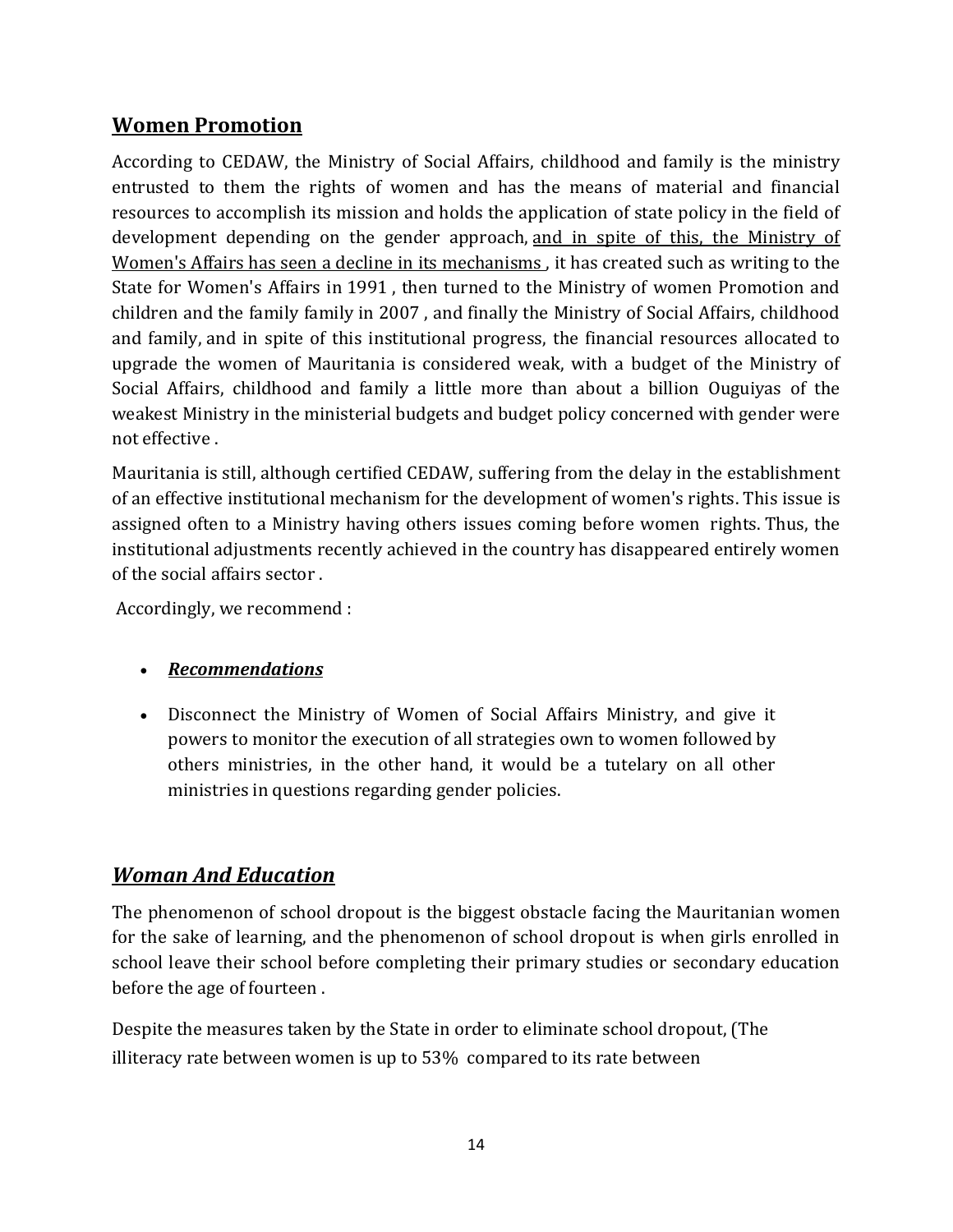men 33%, according to the statistics of OMD 2010), however, this phenomenon is still rampant in Mauritanian society, especially in rural areas and rural areas.

#### **Recommendations**

- 1. To increase grants allocated to girls from 6.5% , according to 2011 statistics made by the PNDSE to 10% as an additional grants share.
- 2. To build a school canteen especially for poor girls.
- 3. To include topics in school program that could change stereotypes about women.
- 4. To fund income-generating activities for the benefit of poor families who taught their daughters in school.
- 4. To grant an incentive awards to schools that have the lowest rate of school dropout.
- 5. To allow a special attention to girls with disabilities inside schools
- 6. To accommodate school infrastructure to permit access disabled people.

## **Slavery in Mauritania**

Despite the passage of three decades on the abolition of slavery in Mauritania and the criminalization of the phenomenon seven years ago and establishment of a special court to look into the crimes of slavery on 31 December 2013 , the after-effects of slavery still exists in this country and especially the economic after-effects :

#### **Recommendations:**

Seeing that slavery after-effects in Mauritania manifested in the economic side we are calling for allocating a specific budget to merge affected people in the active life.

And also opening literacy classrooms targeting groups missing education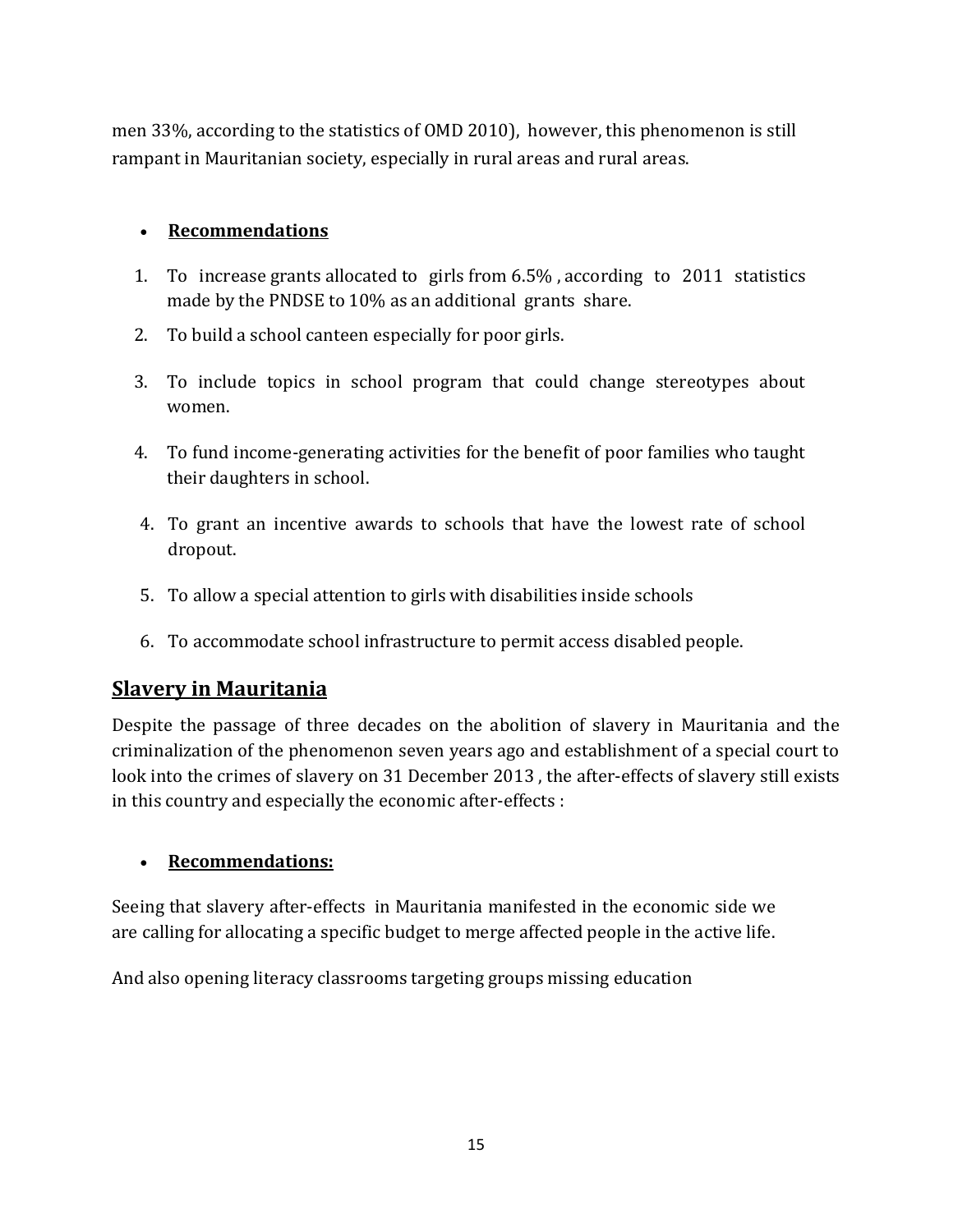## **The status of Malian refugees in Mauritania**:

Despite the efforts carried out by Mauritanian government and charitable international and national organizations, the Azawadian refugees, especially women, suffer a lot and need an urgent intervention to save them. According to the Mauritanian Initiative for Azawadian refugees Relief the support system followed by ( HCR ) In refugee camps of Amberrah gives one tent for every four families, many of them without shelter and their lines become with 700 people instead of 500 in the past, and suffer from a lack of ambulances and lack of health care for pregnant women who's proportion of death is becoming higher every day.

Regarding supply, it is continuously decreasing. These organizations have distributed in the first months of 2014 12 kg by person and in June it becomes 7 kg of rice without meat or milk or vegetables, and without any means to enable them to cook what they got .

Women are also suffering in the camps of injustice and marginalization even dress they do not have sufficient.

#### **Recommendations**

- We must aid women in refugee camps of Ambarrah with basic health services.
- We must provide appropriate supply for each family with all its requirements..
- We must provide shelter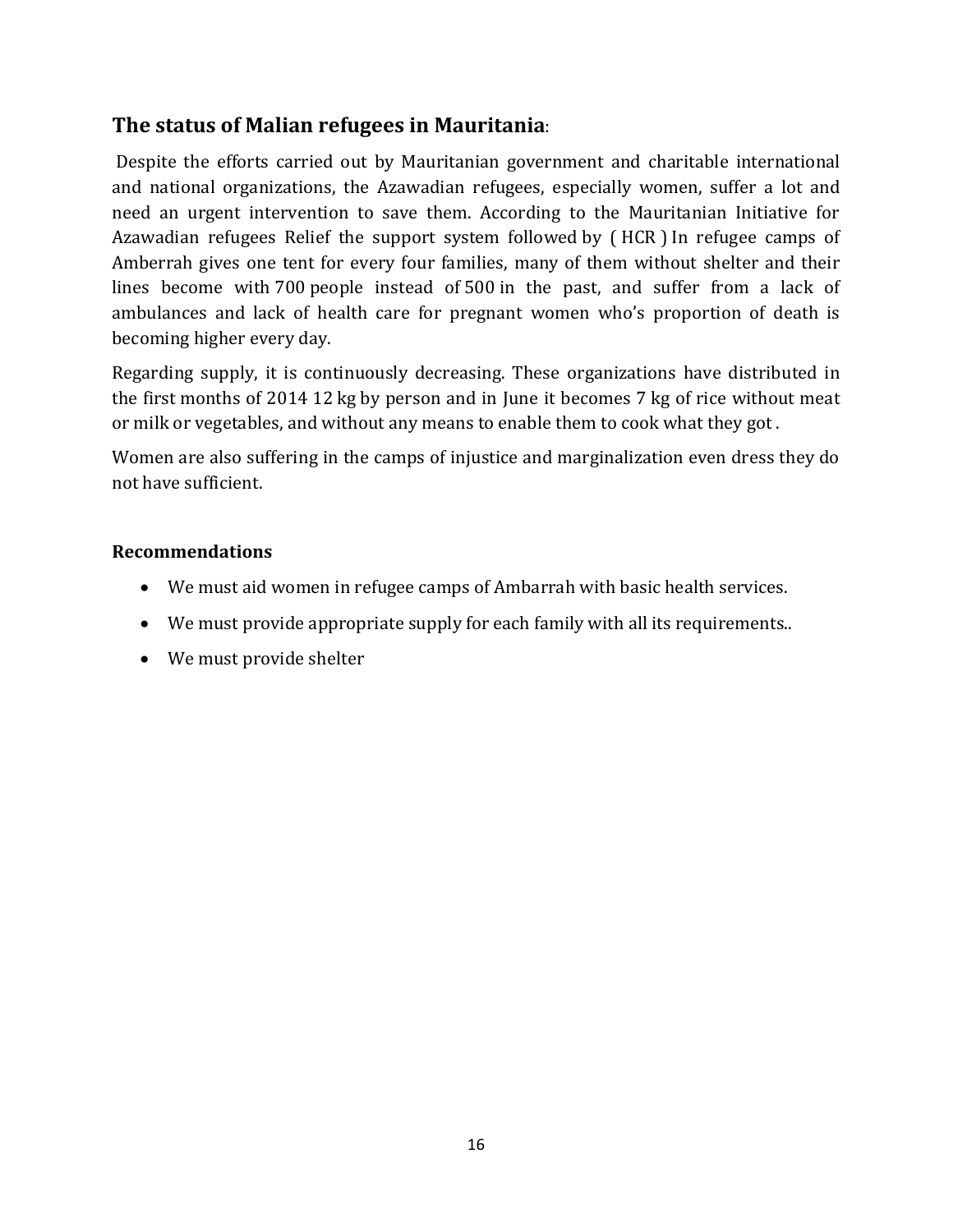## **Conclusion:**

CEDAW recommended that the Mauritanian institutional and legal system should be based on the principle of full equality between men and women, as specified in the treaty.

According to Mauritanians legal consultants, this option is incompatible with the system of Islamic law applied in Mauritania, which is based on the principle of complementarity between men and women more commonly known as gender approach .

According to Mauritanians religious scholars, the treaty can not be applied in Islamic law in its view of equality between men and women, where women identified their rights in Islam, whose laws does not accept amendment of its and they are good for every time and place .

In spite of this, the legal texts of Mauritania does not discriminate between the sexes and does not object to women's access to the sum of administration functions, including administration and diplomacy. Since Mauritanian diplomacy is led at the moment by a woman while it is an issue of mentality in the case of Justice rather than a question of law which that can be overcome at the end of the day.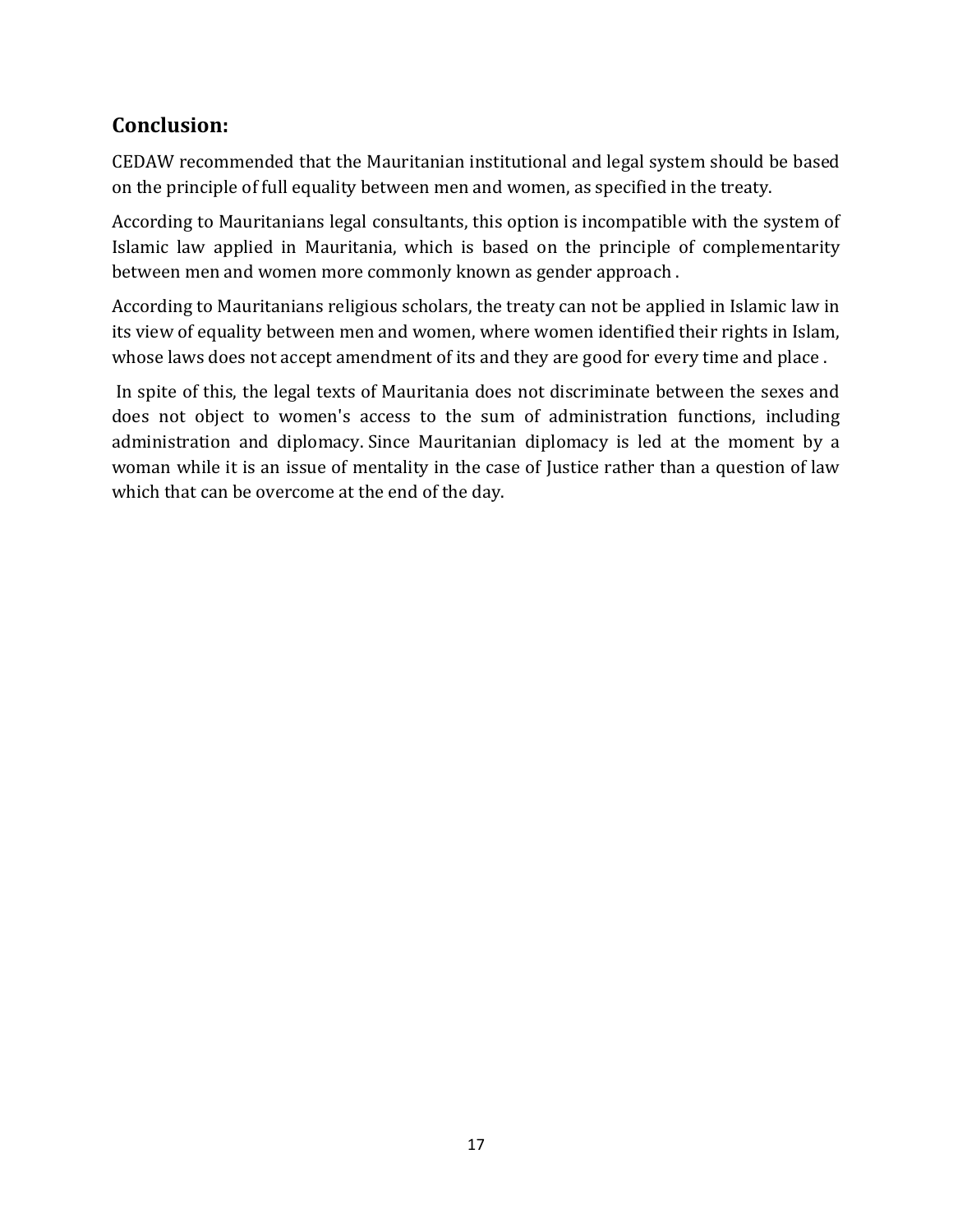## **Bibliography**

- Multiple Indicator Cluster Survey 2011
- Permanent survey on the living conditions of families EPCV
- A national survey on violence based on gender

 Statistics on the status of women in Mauritania, which was carried out by civil society including media organizations.

- Ministry of Social Affairs, childhood and family .
- Mauritanian Ministry of Health .
- Ministry of Communication and Relations with Parliament .
- Independent Electoral Commission.
- National Heath programs
- National program in charge of reproductive health

## **ANNEX I**

## **Participants in the training session organized recently by IWRAW in Nouakchott :**

| Name                                      | lPhone number    | E-mail.                | Association                                   |
|-------------------------------------------|------------------|------------------------|-----------------------------------------------|
| Khadjetou Dedda Hamadi   00222 36 648 004 |                  | khadydede@yahoo.fr     | Mauriranian Asssociation<br>of Blind          |
| Hawa Dia                                  | 00222 46 416 058 | rfimhdia10 @ yahoo. fr | Net Work of women<br>journalist in Mauritania |
| Aicha Ahmed                               | 00222 47 420 222 | acheahd @ yahoo. fr    | Association of Disabled<br>Women              |
| Aminetou Baba Sidi                        | 00 22 42 24 31   | meima10 @ yahoo. fr    | Net work of woman<br>journalist in Mauritania |
| Mariem Jedou                              | 00222 46 009 196 |                        | Associatiation of<br>Disabeled Women          |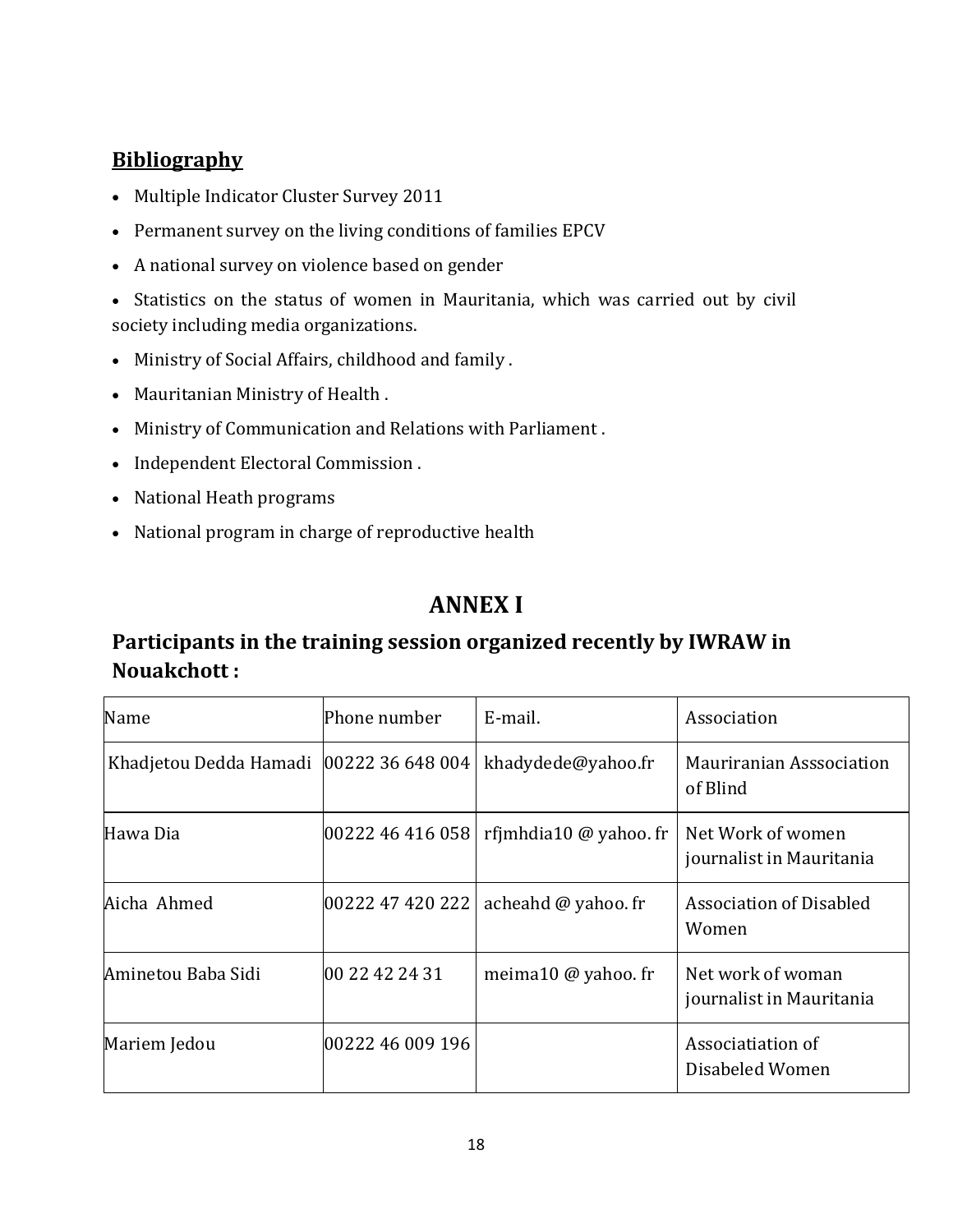| Khadija El Moujtaba                         | 00222 36 690 327      | meima10 @ yahoo. fr                     | Net Work of Woman<br>Journalist of Mauritania           |  |
|---------------------------------------------|-----------------------|-----------------------------------------|---------------------------------------------------------|--|
| Aminetou Abdou                              |                       | aminetouabdou@<br>gmail.com             | House Hold Head                                         |  |
| Mariem Youaa                                | 00 222 44 40 62<br>83 | <b>ADDFM</b><br>romemed @ yahoo.<br>com |                                                         |  |
| Guey Isaac                                  |                       | fifep @ yahoo. fr                       | <b>FIFEP</b>                                            |  |
| Zainab Taleb Moussa                         | 002 22 46 43 36<br>58 | omsme99 @ yahoo. fr                     | <b>AMSMF</b>                                            |  |
| Madoua Djimera                              | 00222 46 517 279      | dmadoua @ gmail.<br>com                 | <b>ADDFM</b>                                            |  |
| Aicha Aly Berrou                            | 0022222 217 515       | aicha bourou @<br>hotmail. fr           | Deaf school                                             |  |
| Sakeina Abdul Salam Ba                      | 00 222 46 78 99<br>23 | sekinaba @ yahoo. fr                    | <b>ANAM</b>                                             |  |
| Mintah Ahmed                                | 00222 46 073 732      | femanph @ gmail. com                    | <b>FEMAF</b>                                            |  |
| Mama Kony Michelle                          |                       | mamamohamed @<br>gmail.com              | Net work of Mauritanian<br>Journalists                  |  |
| Mariem Moud                                 | 00222 413 525         | mariemmoud. mr@<br>gmail.com            | <b>RFJM</b>                                             |  |
| Mariem Abbas Sheikh<br><b>Mohamed Fadel</b> | 00 222 33 33 88<br>68 | mariembounema@<br>gmail.com             | <b>RFJM</b>                                             |  |
| Aisha Kamara                                |                       | aminetouabdou @<br>gmail.com            | House Hold Head                                         |  |
| <b>Fatou Guey</b>                           |                       |                                         |                                                         |  |
| Meimah Ahmed Vall                           |                       | khadydede@yahoo.fr                      | <b>Federation of Women</b><br>journalists in Mauritania |  |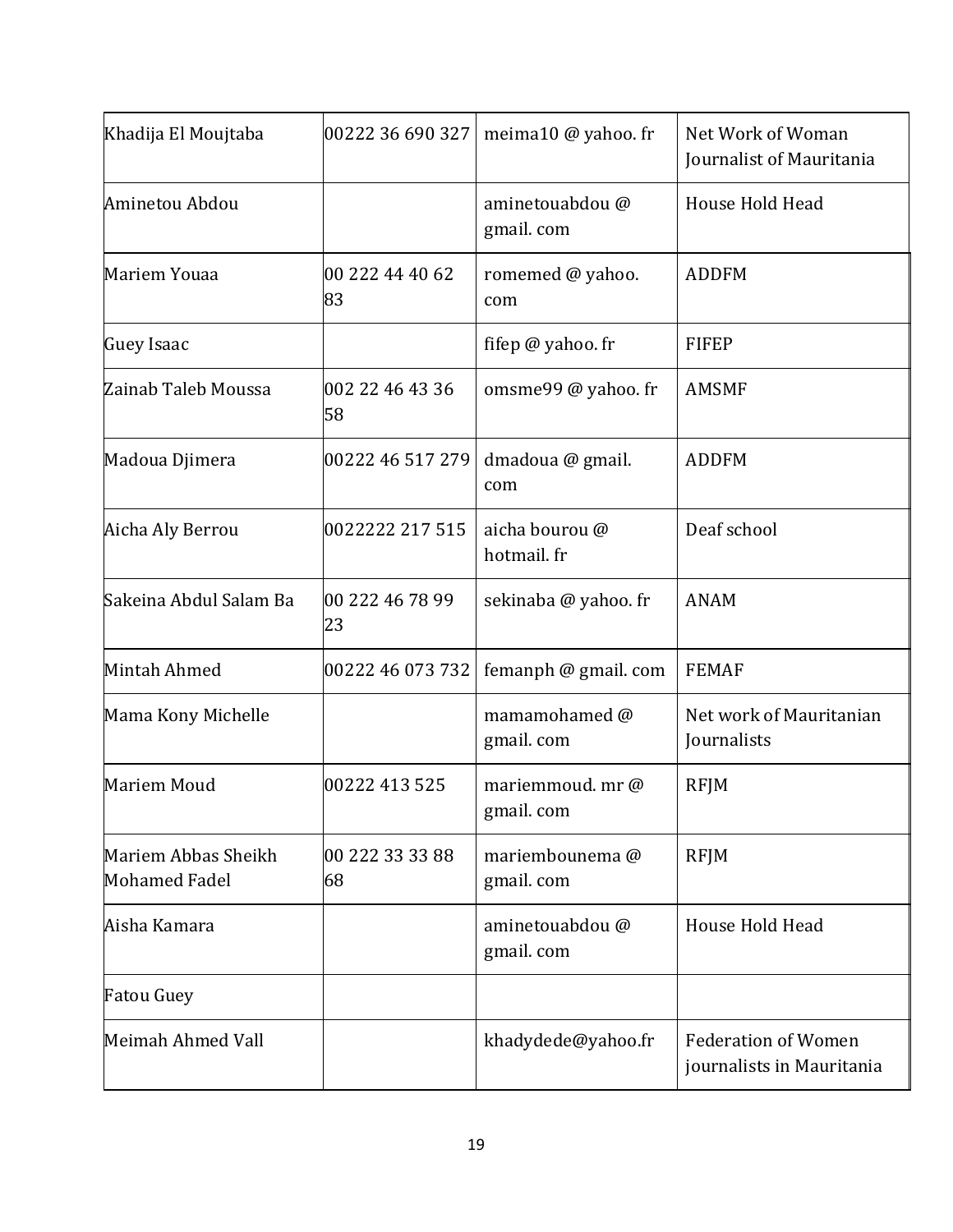## **ANNEX II**

## **Labour Code Articles**

#### **Article 2: Regional Application**

This law is applicable on every employment contract concluded to be executed in The Islamic Republic of Mauritania, wherever it is concluded and regardless its parties place of residence.

#### **Article 4: Definition**

Employment contract is an agreement by which the worker is committed to put his professional activity in the interest of the employer under management of the latter's authority in return of a salary.

Worker is anyone whatever his sex, nationality or legal status who is related with the employer by a legal relationship of dependency.

Employer is a natural or legal person of the public or private law persons, regardless his legal status.

#### **Article 5: Principle of work freedom and prohibition of forced work**

Worker is committed to work with all his freedom. Forced or compulsory work which obligate someone to do a work or a service under a threat of punishment and that this person does not offer voluntarily is prohibited.

Also is prohibited any working relationship, even if not under a contract of employment by which anyone is asked to do a work or service that he do not want to do.

Any violation of the following provisions subjects to criminal penalties stipulated in Article 5 of Law No. 2003/025 on eradication of human trafficking

#### **Article 11: the penalty**

Each contract which does not meet the conditions stipulated in Articles 9 and 10 as short or undetermined term employment contract according to the explicit agreement between the two parties in case where it is obvious that the test were good.